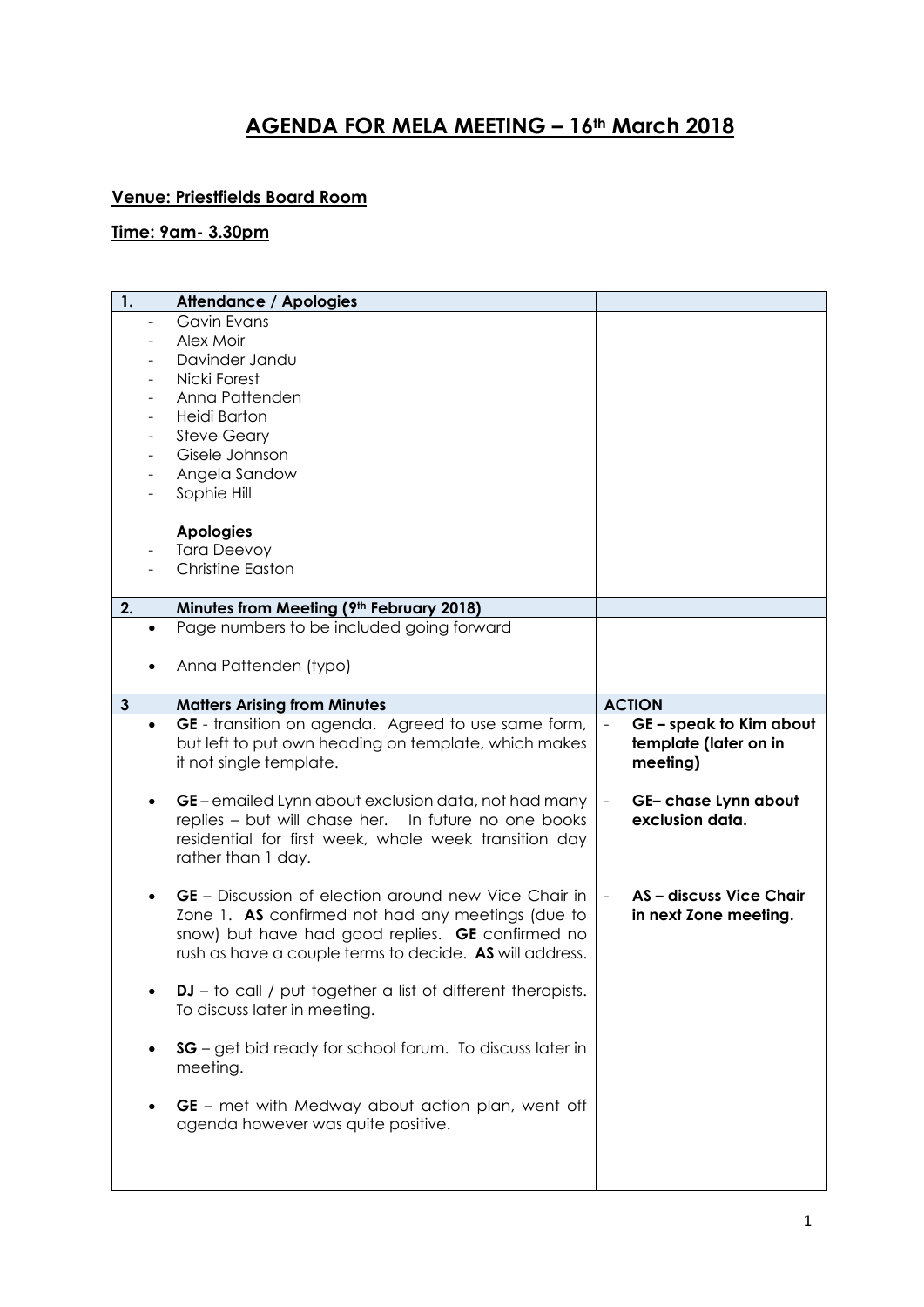| Emailed Ian Sutherland with queries but had no<br>$\bullet$<br>response. Followed this up with chaser email but still not<br>heard.<br><b>GE</b> will make contact with his PA - would like<br>conversation with lan before next meeting. GE and SG<br>to meet with Kim. DJ asked Stuart Gardener about Will<br>Adams Agreement - said children and money go to<br>the Will Adams. | $\blacksquare$ | GE-to make contact<br>with Ian Sutherland's PA<br>to arrange a meeting |
|------------------------------------------------------------------------------------------------------------------------------------------------------------------------------------------------------------------------------------------------------------------------------------------------------------------------------------------------------------------------------------|----------------|------------------------------------------------------------------------|
| Structure was discussed and what all Committees feed<br>$\bullet$<br>There is a template which shows Medway<br>into.<br>partnership and how this links together and the desired<br>impact, hopefully receive next week.                                                                                                                                                            |                | $DJ - to continue$<br><b>Recruitment</b>                               |
| <b>NF</b> - CP and GDPR. Information came through from<br>Governors Clerk from Gateway. LA / £375 per day.<br>Can be used as a DPO. If got a breach they can act<br>as representative. Also offer compliance monitoring<br>and training for staff. Don't expect to be at a school<br>for more than 4 days per year (presumably unless they<br>have a breach).                      |                |                                                                        |
| NF - discussed Karl Lodge from CPOMS (see details<br>$\bullet$<br>below).                                                                                                                                                                                                                                                                                                          |                |                                                                        |
| <b>Karl Lodge</b><br>0845 345 1155<br>Karl.lodge@meritec.co.uk<br><b>CPOMS</b><br>Meritec House, Acorn Business Park, Skipton, North<br>Yorkshire, BD23 2UE<br>www.cpoms.co.uk/testimonials                                                                                                                                                                                        |                |                                                                        |
| Recommended by GDPR. 8 schools have taken this<br>$\bullet$<br>Doing CP first then track<br>on, very impressive.<br>behaviour, does a lot - can get 10% off for everyone for<br>1st 2 years. If 3 schools together. Some schools<br>brought from zone. Be very happy to set up a date and<br>come and do presentation.                                                             |                |                                                                        |
| <b>DJ</b> – suggested that this may be a good idea for all<br>Heads regardless of whether in a Trust, it's a good<br>exercise for Heads to do and understand.<br>Good<br>knowledge to have. Could use one of the MELA<br>schools as a venue, free event to give school leaders<br>the information they need?                                                                       |                |                                                                        |
| It cuts down a lot of paperwork, can do straight onto<br>system, load up - avoids paper work, nothing lost -<br>archives immediately, cuts work for teachers.                                                                                                                                                                                                                      |                |                                                                        |
| Sophie – happy to sort out a briefing at Woodlands.                                                                                                                                                                                                                                                                                                                                |                |                                                                        |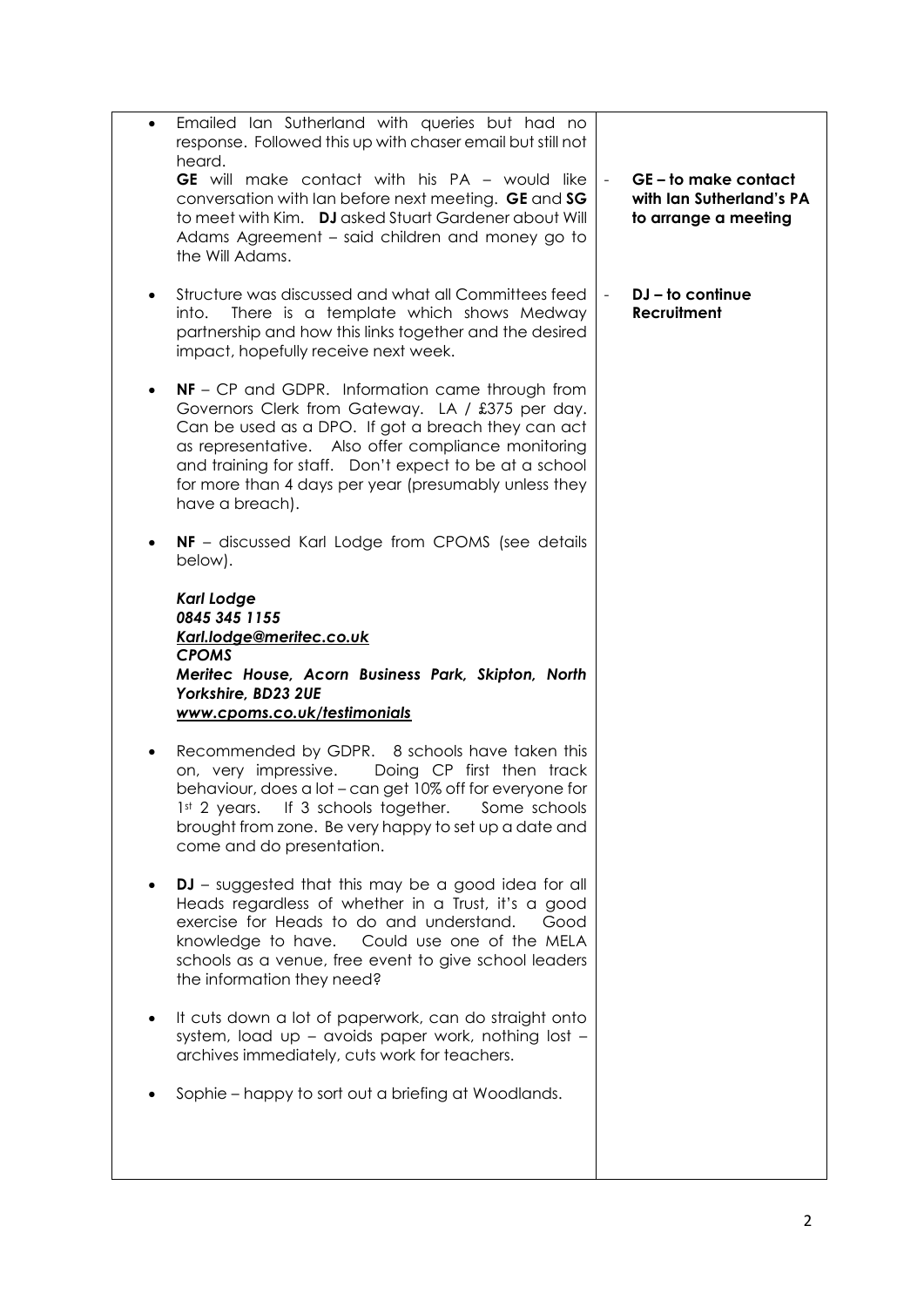|                   | Recruitment                                                                                                                                                                                                                                                                                                                                                                                                                                                                                                       |                                                                                                                                                                         |  |
|-------------------|-------------------------------------------------------------------------------------------------------------------------------------------------------------------------------------------------------------------------------------------------------------------------------------------------------------------------------------------------------------------------------------------------------------------------------------------------------------------------------------------------------------------|-------------------------------------------------------------------------------------------------------------------------------------------------------------------------|--|
|                   | DJ - spoke to Greenwich tried to get hold of Canterbury<br>- trying to find a date where they can come out,<br>proving to be difficult.                                                                                                                                                                                                                                                                                                                                                                           |                                                                                                                                                                         |  |
|                   | Think of a different idea maybe, flyers, group of people<br>Medway talk to trainees on a day - left it there at the<br>moment. Initial idea not final. GE - Canterbury students<br>final year finish this week. $DJ$ - we need to look at their<br>calendar and start from September. Spoke at our zone<br>need to do something different, look at different ways.<br>Maybe a recruitment fair, it's an issue being looked at<br>different levels. Wayfield / Medway got fairs arranged.<br>Carry on perusing it. |                                                                                                                                                                         |  |
|                   | Unity/Transparency                                                                                                                                                                                                                                                                                                                                                                                                                                                                                                |                                                                                                                                                                         |  |
|                   | GE - emailed lan, Headteacher wanting to make<br>formal complaint about their skill. Who do you go to?                                                                                                                                                                                                                                                                                                                                                                                                            |                                                                                                                                                                         |  |
| 4.                | <b>Updates</b><br><b>Zone Meetings</b><br><b>Medway Groups</b><br><b>Video</b><br>Ocelot<br><b>Communication with LA (IS)</b>                                                                                                                                                                                                                                                                                                                                                                                     |                                                                                                                                                                         |  |
| Zone 1            |                                                                                                                                                                                                                                                                                                                                                                                                                                                                                                                   | Chairs, any email                                                                                                                                                       |  |
|                   | AS – not had a meeting, but emailed. Due to meet on<br>1st March but all closed due to snow (other than<br>Woodlands) – so didn't get to meet. Therefore AS sent<br>individual emails and got 8 replies.<br>Discussion around sharing of data, still hang ups over<br>sharing with certain Counsellors and FFT. Should be<br>sharing data with Heads as Heads across the Zone.<br><b>GE</b> – if decide to use emails as 'confirmations' to data                                                                  | confirmations of<br>data sharing to be<br>sent to GE<br>AS chase two<br>outstanding data<br>share confirmations.<br>Election of 3rd person<br>at next Zone 3<br>meeting |  |
|                   | share, please could these be emailed to $GE.$ AS -<br>chasing two that are outstanding.                                                                                                                                                                                                                                                                                                                                                                                                                           | GE to add minutes<br>and TOR's to website                                                                                                                               |  |
| $\bullet$         | Lots of feedback about exclusions and support for<br>children who are near/at risk of permanent exclusion.                                                                                                                                                                                                                                                                                                                                                                                                        | GE to send Zone 3<br><b>TOR's to NF</b>                                                                                                                                 |  |
| Zone <sub>2</sub> |                                                                                                                                                                                                                                                                                                                                                                                                                                                                                                                   |                                                                                                                                                                         |  |
|                   | <b>GE</b> – Zone met earlier this week.<br>Deputies are currently work on reading project. Box of                                                                                                                                                                                                                                                                                                                                                                                                                 | Chairs to send info<br>about parental<br>engagement to GE<br>to add to website                                                                                          |  |
|                   | books is going from school to school. Box is delivered<br>personally, which means getting to sit and meet<br>around table - this is positive having two way dialogue.                                                                                                                                                                                                                                                                                                                                             | GE to email structure<br><b>Medway Partnership</b><br>Group to MELA                                                                                                     |  |
|                   | TeachMeet hosted at Luton, excellent feedback -<br>went very well.                                                                                                                                                                                                                                                                                                                                                                                                                                                |                                                                                                                                                                         |  |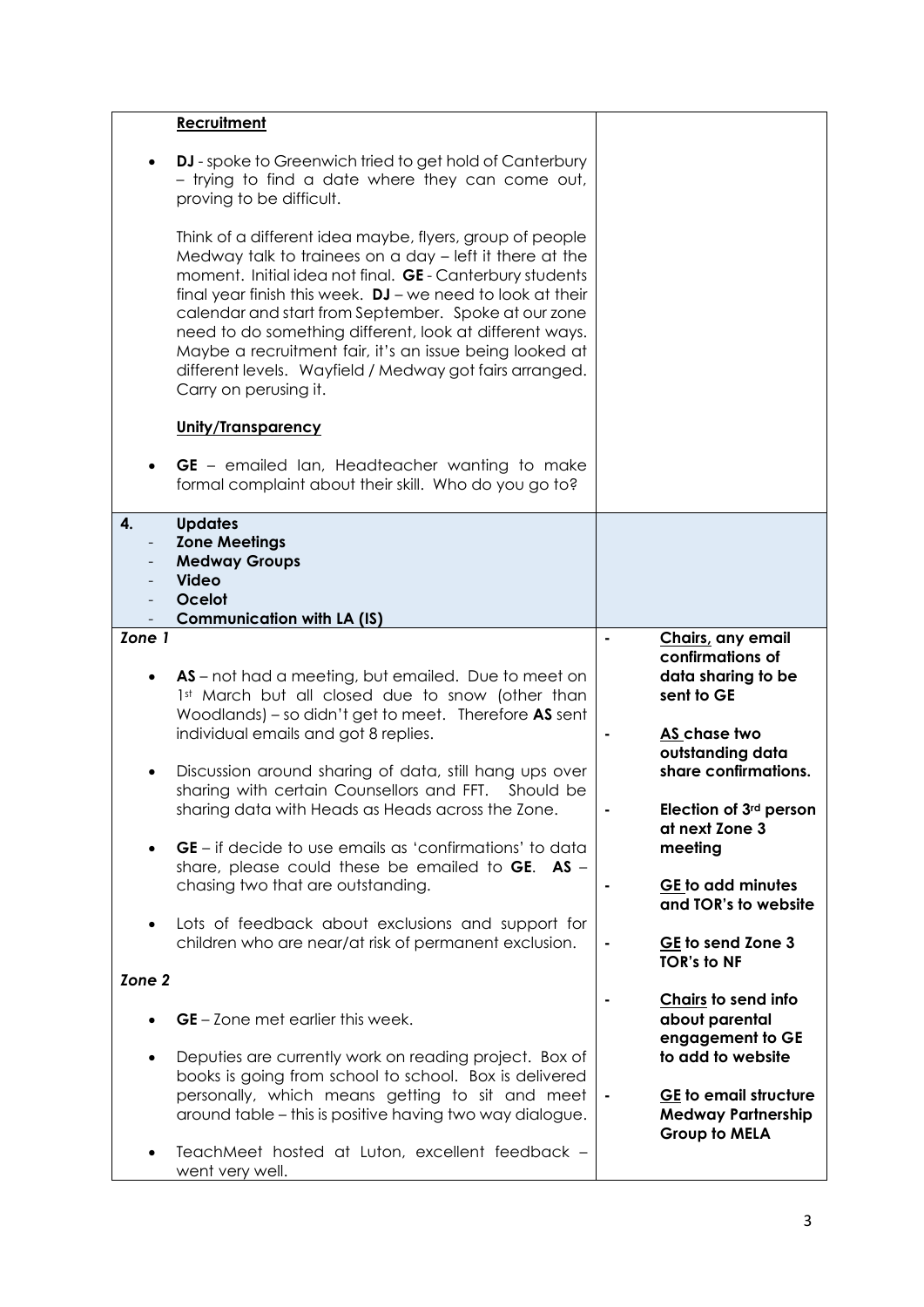| Chance to see the school and talk to each other. Very<br>positive KS presentations. $DJ - class$ teachers got to<br>meet with all teachers which was great networking.                                                                                                                                                                                                                                                                                                                                                                         | 2 to 3 schools<br>$\blacksquare$<br>required to trial<br>Ocelot new system<br>please                                                |
|------------------------------------------------------------------------------------------------------------------------------------------------------------------------------------------------------------------------------------------------------------------------------------------------------------------------------------------------------------------------------------------------------------------------------------------------------------------------------------------------------------------------------------------------|-------------------------------------------------------------------------------------------------------------------------------------|
| <b>AM</b> - going to continue as bigger TeachMeets, but<br>going to look at maths, to look at Maths Leads and<br>relevant Yr groups. AM will host in Term 6.                                                                                                                                                                                                                                                                                                                                                                                   | Chairs - open invite<br>٠<br>to HT from your Zone<br>to attend next                                                                 |
| Further discussion about data, need to chase couple<br>$\bullet$<br>Heads.                                                                                                                                                                                                                                                                                                                                                                                                                                                                     | meeting as an<br>observer to<br><b>Executive Meeting</b>                                                                            |
| Attendance was concern, 6 people absent. Might be<br>$\bullet$<br>reflection as previous meeting was not as positive<br>before. Might need to revisit the importance of zone<br>meetings, as a disappointment.                                                                                                                                                                                                                                                                                                                                 | on 27th April<br>GE & SG to speak to<br>Kim RE: Secondary                                                                           |
| Carolyn Webber talked to us about new role as Early<br>$\bullet$<br>Help Coordinator of Recruitment - in charge of                                                                                                                                                                                                                                                                                                                                                                                                                             | alternative<br>provisions                                                                                                           |
| employing Early Help Workers.<br>New hubs were<br>discussed, as well as what they were looking for and<br>structure. There will be 4 hubs that match us, but<br>obviously entwined with Children Centre hubs and                                                                                                                                                                                                                                                                                                                               | <b>Chairs to invite Kim</b><br>$\blacksquare$<br><b>Gunn to Zone</b><br><b>Meetings</b>                                             |
| Health may have a representative at those hubs as<br>well.                                                                                                                                                                                                                                                                                                                                                                                                                                                                                     | <b>NGHT meeting next</b><br>$\blacksquare$<br>Week (SG & GE<br>attending)                                                           |
| Wendy Vincent visited – more of a review of the Ofsted<br>$\bullet$<br>report, very focussed on the way the whole SEN<br>approaching Medway was being miss managed.<br>Wendy put emphasis back on to schools. As a Zone we<br>said we would let DJ take with her as many opinions<br>and views with her. $DJ$ – next one is Monday, going to<br>suggest representative from each zone. AM - asked                                                                                                                                              | Chairs to send<br>anything to GE<br>before Peer Review<br><b>Meeting with Simon</b><br>Plummer                                      |
| whether someone from Infant setting should also be<br>present. DJ – it is worth throwing out invitation to other<br>Head Teachers in observation category.                                                                                                                                                                                                                                                                                                                                                                                     | $AM/AP/SH$ –<br>continue with<br>promotional video                                                                                  |
| GE at next Zone meetings if any Heads are leaving they<br>would know, please ask people to share so we can be<br>made aware of any changes. It is noted that Chris<br>Rutland at Featherby is leaving, but not been replaced<br>at present, however they do have an Executive Head.                                                                                                                                                                                                                                                            | NF to send MELA<br>details of Ruben<br>Martin, Mentor of<br><b>Social Worker</b><br><b>Students to work</b><br>within local schools |
| <b>AM</b> – agreed last time to do data sharing, agreed to<br>ask Ruth Wells for exclusion data for our Zone, agreed.<br>Also doing work on comparisons, the way different<br>schools use time for SATs. HG asked if pupils can be<br>taken out of the room for a walk, stop the clock - an<br>email had been sent to Ruth, but no reply to confirm.<br>DJ said you can, as long as there are two adults<br>supporting – this is to protect the adults. Need to have<br>a designated place so don't meet if there are two time<br>constraints. |                                                                                                                                     |
|                                                                                                                                                                                                                                                                                                                                                                                                                                                                                                                                                |                                                                                                                                     |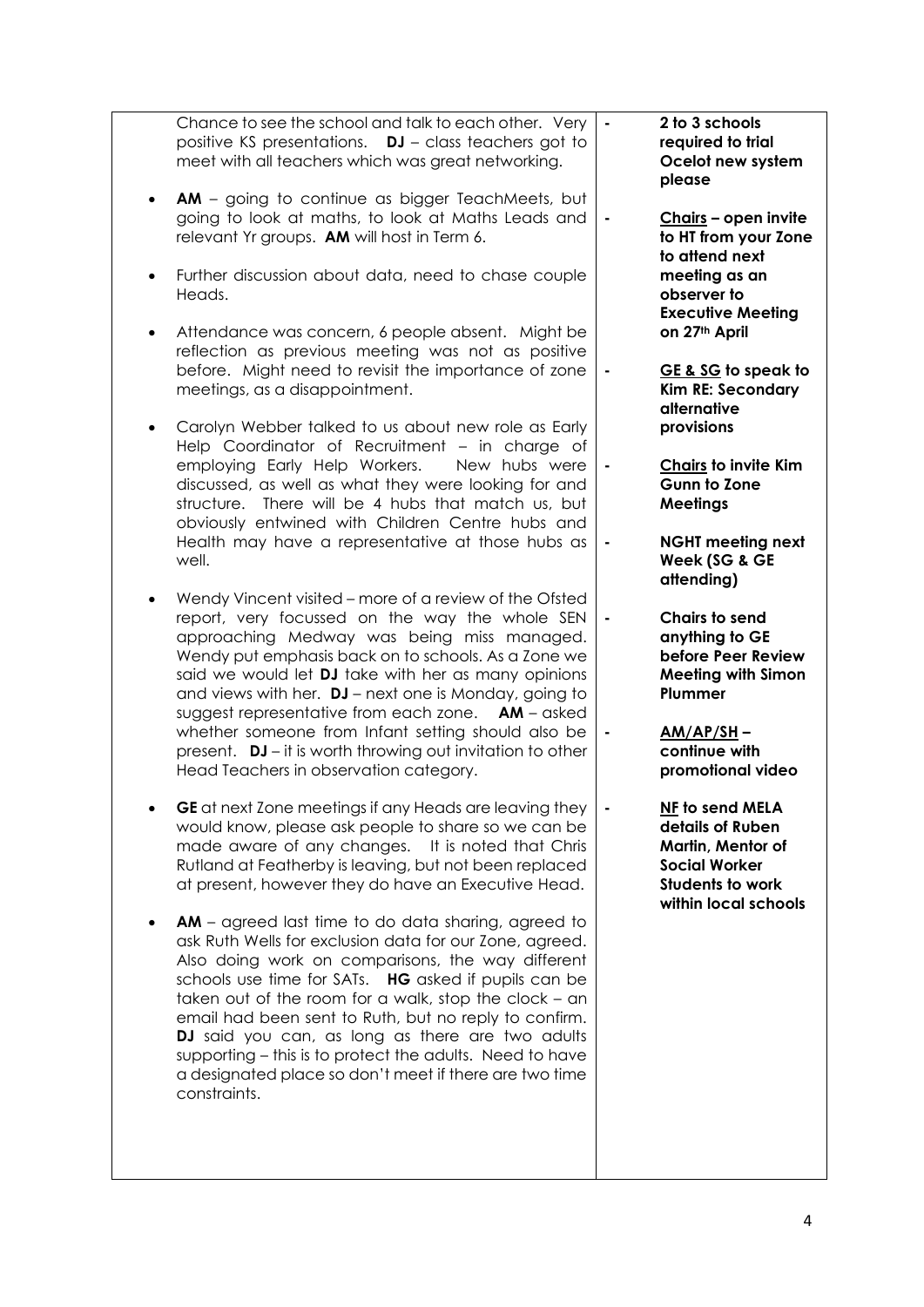|           | <b>GE</b> – recruitment side is covered by <b>DJ</b> previously.<br>Talked briefly about parental engagement and forms<br>were sent round to all schools as to what they do well<br>to engage parents. From last EY briefing it came out in<br>recent Ofsted they are hot on parent engagement.<br>Engaging parents on own children's learning and<br>development. |  |
|-----------|--------------------------------------------------------------------------------------------------------------------------------------------------------------------------------------------------------------------------------------------------------------------------------------------------------------------------------------------------------------------|--|
| Zone 3    |                                                                                                                                                                                                                                                                                                                                                                    |  |
|           | <b>GJ</b> – <b>TD</b> advised Zone that she would be leaving Hoo<br>Primary School.                                                                                                                                                                                                                                                                                |  |
|           | Talked about Data sharing.                                                                                                                                                                                                                                                                                                                                         |  |
| $\bullet$ | GE asked if anyone took responsibility of being the next<br>Chair. GJ said at next meeting they will get message<br>out early to elect 3rd person.                                                                                                                                                                                                                 |  |
|           | They have not had a Zone meeting to talk about<br>alternative provision due to weather.                                                                                                                                                                                                                                                                            |  |
|           | Spoke Data, prefer audit tool before where strengths<br>are – Tara spoke about last meeting.                                                                                                                                                                                                                                                                       |  |
| Zone 4    |                                                                                                                                                                                                                                                                                                                                                                    |  |
|           | <b>NF</b> – tried to report back to Zone using minutes, when<br>got to Data it hadn't be minuted that they were to be<br>guinea pigs.                                                                                                                                                                                                                              |  |
|           | Not happy about coordinating a bid for schools.                                                                                                                                                                                                                                                                                                                    |  |
|           | Had conversation about trust, Donna said she wanted<br>TORs for Zone meetings.                                                                                                                                                                                                                                                                                     |  |
|           | GE - we have TOR's for his Zone, happy to share.                                                                                                                                                                                                                                                                                                                   |  |
|           | Cancelled Deputy Heads meeting.                                                                                                                                                                                                                                                                                                                                    |  |
|           | Zone requested minutes within a week. MELA agreed<br>this isn't possible - Zones can be directed to the website<br>where previous agreed minutes are stored. Minutes<br>can only become public once they have been<br>approved by MELA at the next meeting. It was noted<br>November minutes are not on the website yet, GE to<br>load onto website.               |  |
|           | Zone said they wold like feedback robust research<br>taking place on exclusion data.                                                                                                                                                                                                                                                                               |  |
|           | <b>DJ</b> – should Heads feel like they don't have a voice,<br>maybe it could be suggested to all Heads about<br>research of exclusions.                                                                                                                                                                                                                           |  |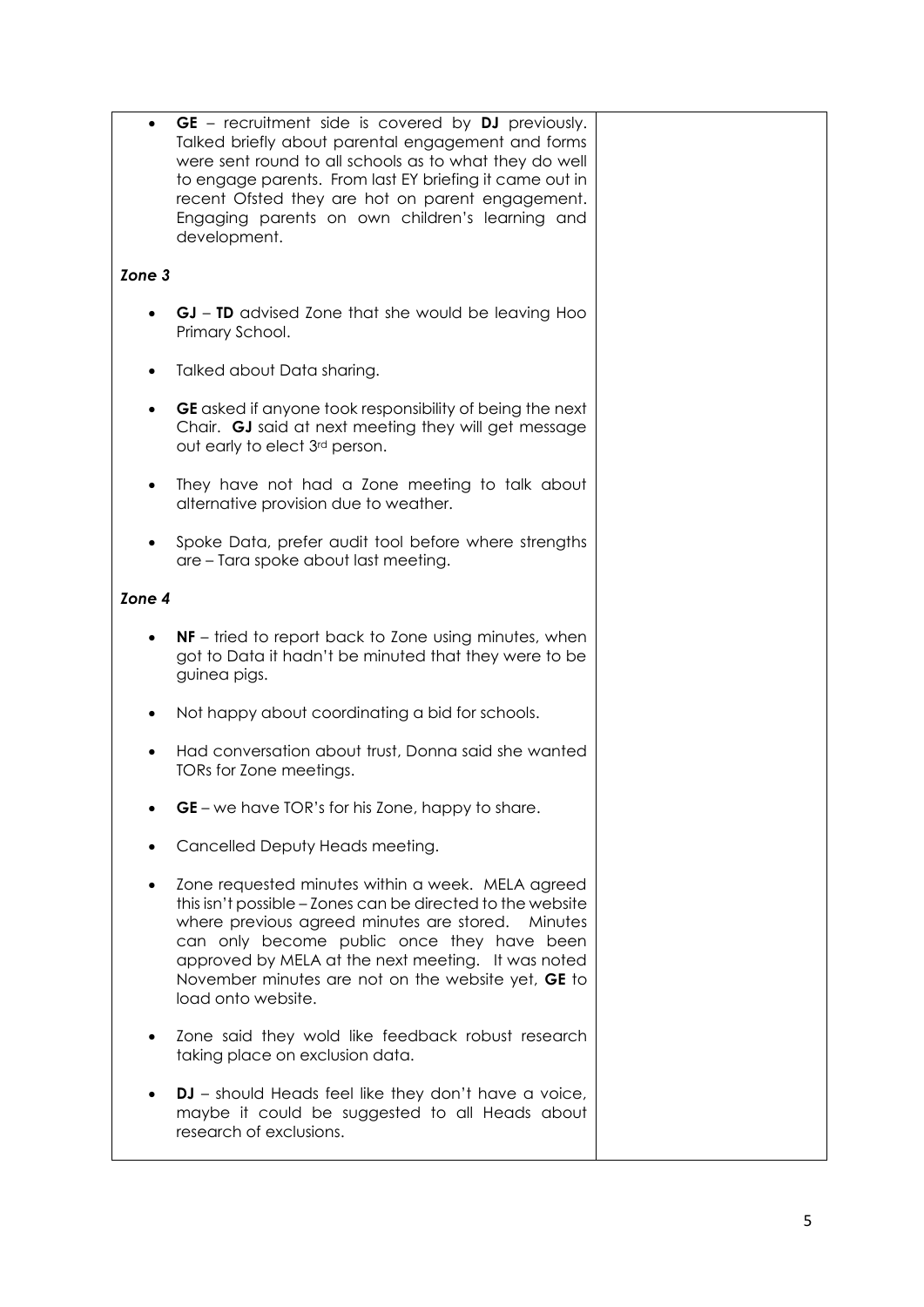| $\bullet$ | $NF$ – spoke about trust but be good to show MELA as<br>being transparent and maybe they could come to<br>observe a MELA meeting.                                                                                                                                                                                                                                                                                                                                                                                                                                                                                                                                                                                                                                                                                                                                                        |  |
|-----------|------------------------------------------------------------------------------------------------------------------------------------------------------------------------------------------------------------------------------------------------------------------------------------------------------------------------------------------------------------------------------------------------------------------------------------------------------------------------------------------------------------------------------------------------------------------------------------------------------------------------------------------------------------------------------------------------------------------------------------------------------------------------------------------------------------------------------------------------------------------------------------------|--|
|           | The point is to get from Head Teachers their view of<br>good practice, and although comments are desired<br>no school names would need to be shown.<br>Zone numbers could be put alongside, should people<br>wish to refer back to the Zone.                                                                                                                                                                                                                                                                                                                                                                                                                                                                                                                                                                                                                                             |  |
| $\bullet$ | <b>DJ</b> – seems to be an issue with attendance, is it timing?<br>Or are we losing momentum?                                                                                                                                                                                                                                                                                                                                                                                                                                                                                                                                                                                                                                                                                                                                                                                            |  |
| $\bullet$ | TORS need to be on the website <b>GE</b> to look. They were<br>approved Zone level not by us.                                                                                                                                                                                                                                                                                                                                                                                                                                                                                                                                                                                                                                                                                                                                                                                            |  |
| $\bullet$ | <b>GE</b> – last minutes <b>AM</b> thanked everyone for their efforts.<br>GE confirmed that in the previous 5 weeks he has had<br>3/4 emails a day wanting his time. Some for update<br>and some for action:                                                                                                                                                                                                                                                                                                                                                                                                                                                                                                                                                                                                                                                                             |  |
| $\bullet$ | Medway Meeting $LA - DJ/GE/SCE$ attended on $21st$<br>February. Spoke about Medway Partnership Group<br>structure<br>which<br>about<br>shows<br>different<br>and<br>organisations supporting the group.<br><b>GE</b> will email<br>around the structure to MELA. Some existing Medway<br>employees have groups going, even though not part<br>of strategic plan anymore. Preferably need to collate<br>one meeting and talk about all. Action plan was<br>shared, they were really interested. Asked MELA to take<br>numbers off and went through everything - spoke a lot<br>about wellbeing. DJ - at next meeting need to address<br>some other things on agenda and what progress has<br>been made from their prospective.<br>Very positive<br>about what MELA are doing and they promote MELA -<br>no lip service. GE - they should let us know however<br>when using the MELA name. |  |
| $\bullet$ | Talked about KPIs - very happy to take back NEFLT that<br>MELA wanted the report on termly basis of data.<br>lan<br>Sutherland requested a meeting with their bosses. Brid<br>Johnson (Integrated Care Director of Essex & Kent)<br>emailed GE. First apologies that her PA had sent lots of<br>things about NEFLT and referral forms. On GE agenda<br>next time with LA would like to ask why this was not<br>shared if they were given this. Booked to come to next<br>meeting in April, 30 minute slot for MELA. As NEFLT go<br>live in April this is perfect timing.                                                                                                                                                                                                                                                                                                                 |  |
|           | GE - although it's a good idea to send all referral<br>information out to Heads, there is some concern that<br>the system will crash with 70 Head Teachers all referring.                                                                                                                                                                                                                                                                                                                                                                                                                                                                                                                                                                                                                                                                                                                |  |
|           |                                                                                                                                                                                                                                                                                                                                                                                                                                                                                                                                                                                                                                                                                                                                                                                                                                                                                          |  |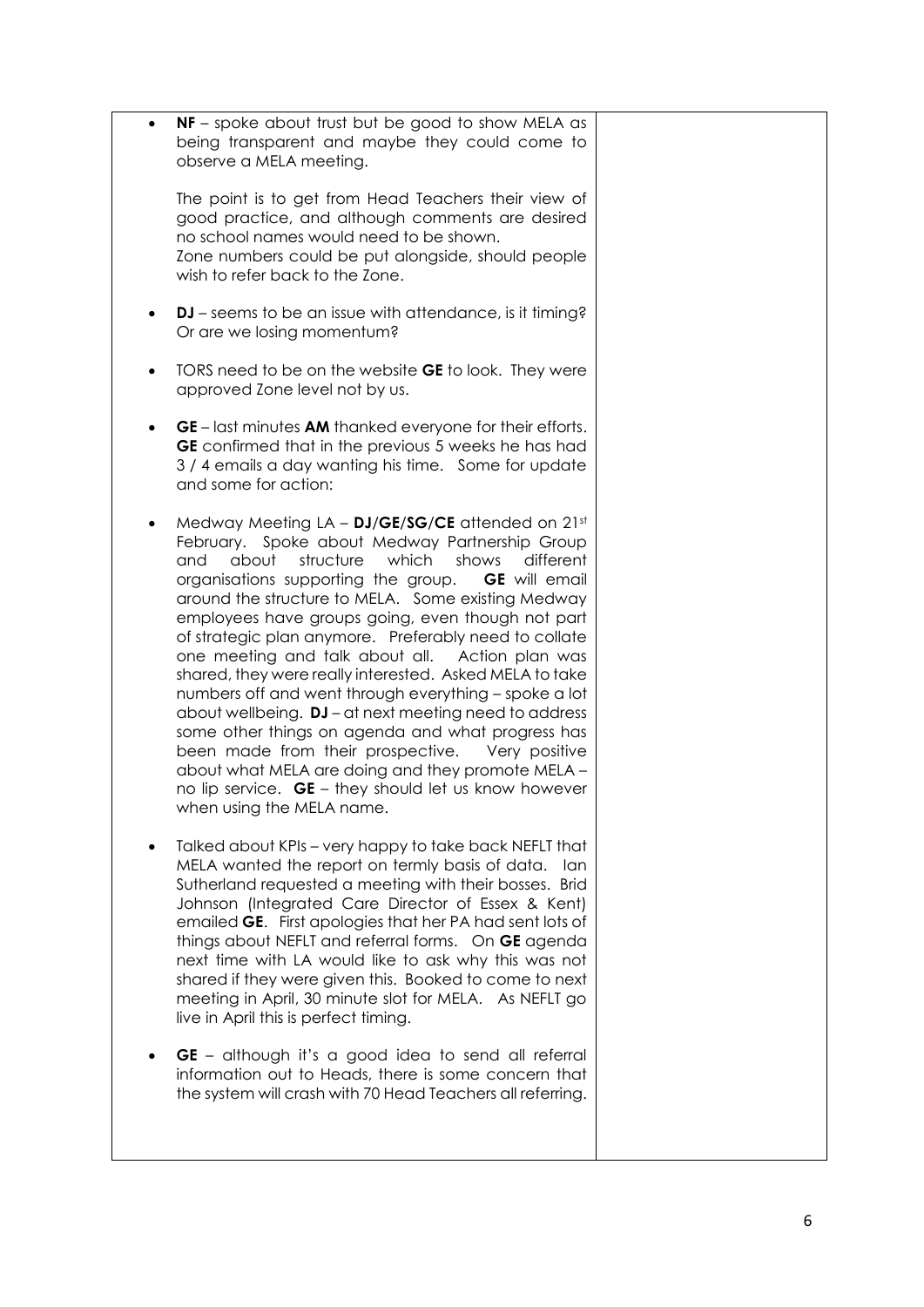**GE** – data sharing, didn't talk much about 1 Zone trialling data, but apart from Zone 3 refusing to share data so can start up – those schools who want to share can share.

**DJ**  – is it worth MELA having own pro forma and rationale why MELA would encourage schools. 17 -18 data, fixed / permanent / amount exclusions and children. This is what the LA are asking for. Idea – email all Heads, anyone not inclusive please email Lynn/Ruth direct to be removed. If MELA were to put in email the purpose is to ascertain accurate exclusion figures.

- Simon Harrington came along as wanted clarification about admissions. Firstly the lack of communication around casual in year admissions. Understand email gone out saying all changing from April as SIB not efficient.
- LA didn't have opportunity to talk about their things, Kim Gunn there as secondary rep. No updates about regional schools commissioner.
- **DJ**, **SG** and **GE** met with Ocelot. They have developed a forum based website that they would like representatives to trial before starting. They asked if it could be brought along to the MELA meeting today to discuss and see if anyone would be interested in trailing. Ideally looking for 2/3 schools – SENCO, Governors, Site Team, a mix. It was suggested it is checked and make sure it works fully before going live. There will be a link to MELA website, secondary head website, teaching schools will also be on there. One site where all information can be stored. **GE** said he would happily trial. This can be taken back to Zones to see if anyone else be willing to help.
- Councillor Mackness forwarded email from Medway Plus. Charity that work with children in deprived areas – use to work for Medway council. They get funding from Europe to run a project to try and bring communities together in high levels of different areas including immigration. Peter wasn't knowledgeable about schools – he knows Luton Road/ New Road and Burnt Oak. An email was sent to Ruth for information to give to Peter – they have around £500,00 for 7 schools to do a project. **DJ** had conversation about what it would look like. Schools will be hugs for community to break down barriers to help with immigration issues.
- May have had emails about 20<sup>th</sup> June as conference day, Chartered College of Teaching are doing well being conference start of July. Need to make sure we have something different or we talk to college rather doing own can we part of it. They have got important people attending.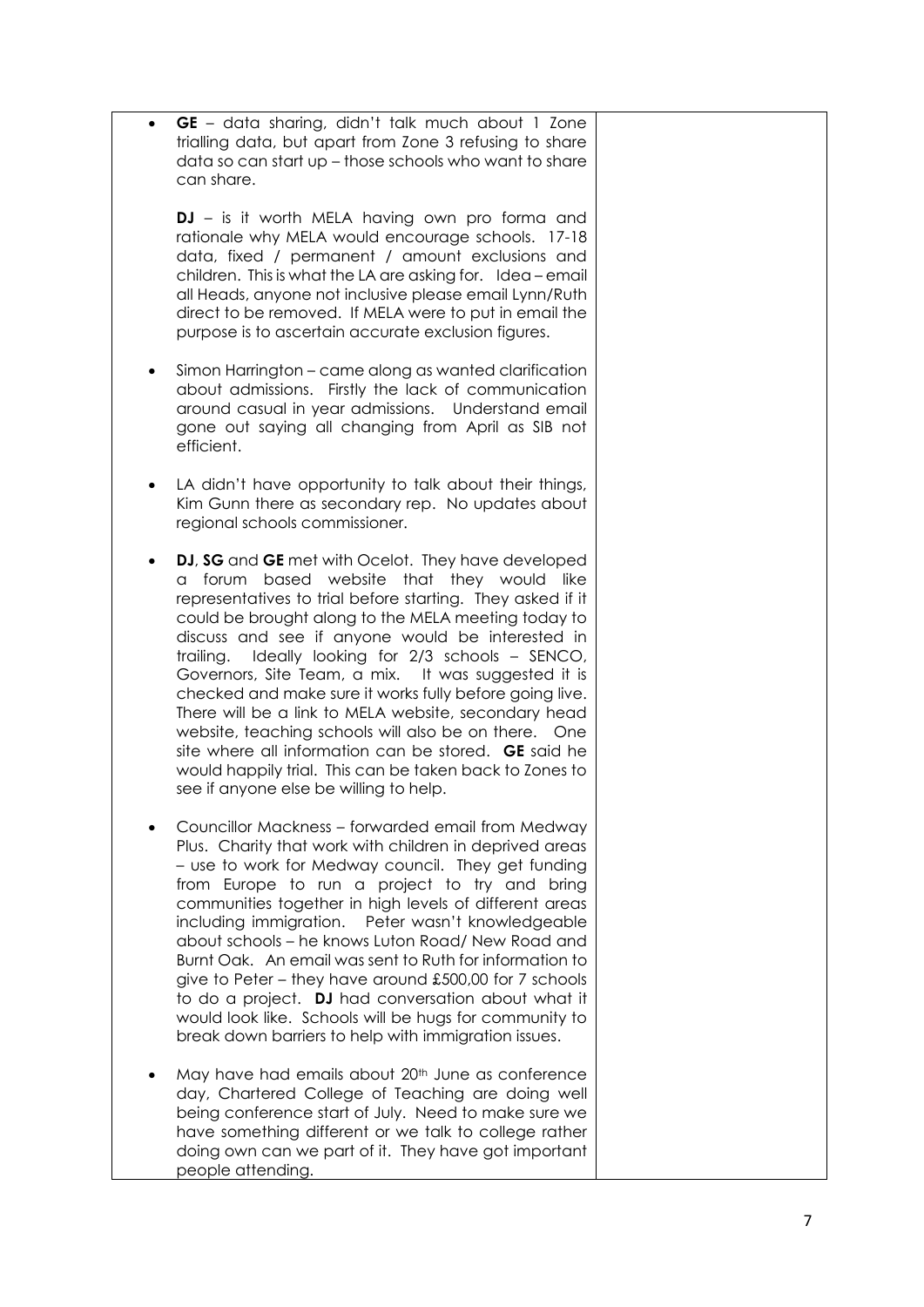| ٠<br>$\bullet$<br>٠ | Kim Gristy identified 2 issues - gangs and knife crime,<br>working with secondary schools, however this is an issue<br>and possibly need to tackle at primary level.<br>SH said she knows of Yr 6 having knowledge of such<br>crime, however been informed this is only for KS3 up.<br>Kim Gunn sent <b>GE</b> email. Kim would like to attend MELA<br>meetings every month for 15 minutes for Safeguarding<br>However, Zone Meetings may be more<br>Zones.<br>appropriate. GE asked how Chairs feel about Kim<br>having 15 minute set slot at Zone Meetings.<br>Please could Chairs invite Kim to next Zone Meetings<br>and let her know where they will be taking place.<br>NGHT - SG/GE meeting next week. |                |                                                                                              |
|---------------------|---------------------------------------------------------------------------------------------------------------------------------------------------------------------------------------------------------------------------------------------------------------------------------------------------------------------------------------------------------------------------------------------------------------------------------------------------------------------------------------------------------------------------------------------------------------------------------------------------------------------------------------------------------------------------------------------------------------|----------------|----------------------------------------------------------------------------------------------|
|                     | Simon Plummer MCSB - Medway Safeguarding Board<br>have a peer review by Local Government Association,<br>as Chair <b>GE</b> thinks he has been invited.<br>Will be<br>attending, however if anyone from MELA has anything<br>to put across to GE before please send to GE.                                                                                                                                                                                                                                                                                                                                                                                                                                    |                |                                                                                              |
| ٠                   | <b>AM</b> - <b>TD</b> said at last meeting about possibility of Mid<br>Kent College helping with promotional videos.<br>Leondardo Carellio has been in contact with AM, very<br>positive working with schools and looking for work<br>experience.<br>Possibility of<br>putting<br>together a<br>promotional video for Medway which would work as<br>promotional aid for people who want to work here. Be<br>good for each school to see themselves featured in it<br>and being made by Medway students. Leondardo is<br>happy to attend next MELA meeting in April. AM would<br>like to lead but happy for people to work alongside. SH<br>and AP said she would love to help.                                |                |                                                                                              |
|                     | NF-University of Kent, Ruben Martin - Mentor for Social<br>Worker Students and getting some students for social<br>workers within schools. Schools get a small payment.<br>Sue Mason at Brompton School already using. Ruben<br>was very open, several students don't have cars so<br>having local schools is very helpful. NF will send out<br>further details to MELA. Ruben details are:<br>GE – NEFLT in for next meeting at 11.am, Simon Plummer                                                                                                                                                                                                                                                         |                |                                                                                              |
|                     | 10.15 am, Leonardo at 11.45 am. Next meeting will be<br>half day meeting 27th April.                                                                                                                                                                                                                                                                                                                                                                                                                                                                                                                                                                                                                          |                |                                                                                              |
| 5.                  | <b>Wellbeing Update</b>                                                                                                                                                                                                                                                                                                                                                                                                                                                                                                                                                                                                                                                                                       |                |                                                                                              |
|                     | SG- wellbeing was one of MELA top 5 priorities.<br>Put<br>together a folder, with idea of handing out to schools.<br>This includes: wellbeing staff team, care first, education<br>support - lots of good model policies out there.<br>Torkington Primary School have a great policy and<br>questionnaire. Andy the Head Teacher is happy for                                                                                                                                                                                                                                                                                                                                                                 | $\blacksquare$ | SG to continue with<br>wellbeing folder<br>please.<br>DJ to look into<br>contacts prices for |
|                     | MELA to share and use.                                                                                                                                                                                                                                                                                                                                                                                                                                                                                                                                                                                                                                                                                        |                |                                                                                              |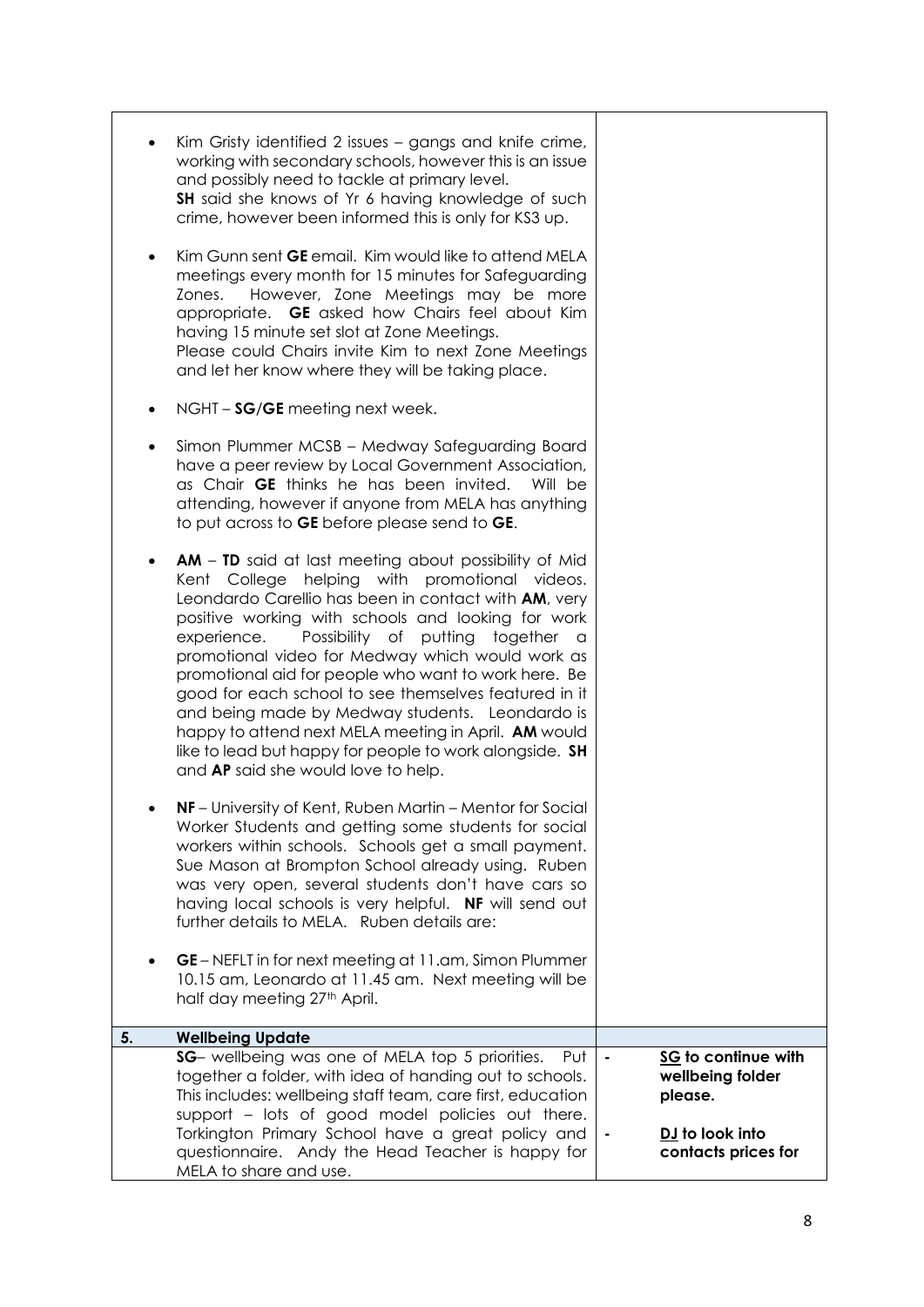| $\bullet$<br>$\bullet$ | Could have all electronically on website too as well as<br>paper. DJ-could see if could get a folder printed with<br>MELA logo on it. Be an effective use of MELA funds.<br>Being a folder gives opportunity to keep at school and<br>add their own invitation to it.<br>David Bignell is happy to give 4 x 70 minute free<br>Mindfulness sessions. SG said put out to Zones ideally<br>looking for 20-24 participants.<br>After that David runs an 8 week course 1 1/2 hours per<br>session at £90 per person.<br><b>SH</b> said a taster session could be held at the<br>Woodlands. SG to contact David Bignell and liaise with<br>SH as to the best date. Needs to be twilight. If first date<br>is sent out and a lot of interest we can arrange for a<br>second date.<br>Teaching Schools have sent out emails regarding<br>Mindfulness and David Bignell - they have date of 26th<br>June so would like to get a date in before this time. SG<br>will try and book after SATS.<br><b>SG</b> met with Carolyn Gielnick - Educational Support.<br>Run really good employee Assistance Programme /<br>Counselling. Negotiated fees - usually around £15 per<br>person, however special MELA rate 1-500 people £9.50.<br>Big cut if can get a group together. This will also be<br>added to MELA wellbeing pack. Happy to do 4 x 4<br>presentations for free at Zones.<br>Aim to get folder ready in time for conference so this<br>can be used as a hand out. Possible market place -<br>section for people inclusive of the folder. | <b>MELA well-being</b><br>folders being printed<br>Chairs to put out to<br>Zones, 20-24<br>participant spaces<br>available for David<br><b>Bignell free</b><br><b>Mindfulness taster</b><br>session.<br><b>SG to contact David</b><br><b>Bignell and arrange</b><br>date with SH for use<br>of Woodlands as<br>venue |
|------------------------|-----------------------------------------------------------------------------------------------------------------------------------------------------------------------------------------------------------------------------------------------------------------------------------------------------------------------------------------------------------------------------------------------------------------------------------------------------------------------------------------------------------------------------------------------------------------------------------------------------------------------------------------------------------------------------------------------------------------------------------------------------------------------------------------------------------------------------------------------------------------------------------------------------------------------------------------------------------------------------------------------------------------------------------------------------------------------------------------------------------------------------------------------------------------------------------------------------------------------------------------------------------------------------------------------------------------------------------------------------------------------------------------------------------------------------------------------------------------------------------------------------------------------------------------|----------------------------------------------------------------------------------------------------------------------------------------------------------------------------------------------------------------------------------------------------------------------------------------------------------------------|
| 6.                     | <b>Transition with MTSA</b>                                                                                                                                                                                                                                                                                                                                                                                                                                                                                                                                                                                                                                                                                                                                                                                                                                                                                                                                                                                                                                                                                                                                                                                                                                                                                                                                                                                                                                                                                                             |                                                                                                                                                                                                                                                                                                                      |
| $\bullet$              | Kim - Thursday 5 <sup>th</sup> July Induction Day. Please share with<br>all Zones/Heads. Secondaries have agreed this going<br>forward.<br><b>DJ</b> – need to think about year 6 in their final weeks. As                                                                                                                                                                                                                                                                                                                                                                                                                                                                                                                                                                                                                                                                                                                                                                                                                                                                                                                                                                                                                                                                                                                                                                                                                                                                                                                              | <b>Chairs to share with</b><br>Zones. 5th July<br><b>Induction Transition</b><br>Day.                                                                                                                                                                                                                                |
|                        | a group Kim suggests MELA email Vicky to keep to the<br>same date.                                                                                                                                                                                                                                                                                                                                                                                                                                                                                                                                                                                                                                                                                                                                                                                                                                                                                                                                                                                                                                                                                                                                                                                                                                                                                                                                                                                                                                                                      | <b>Chairs to discuss</b><br>with Zones.<br><b>Transition piolet. 1</b>                                                                                                                                                                                                                                               |
|                        | DJ – must be a 'window' of best time i.e not after SATs.<br>There are a lot of primaries to contact, so if possible a<br>$GE - be$ further issues<br>date needs to be agreed.<br>around residential 17/18. From secondary point of view<br>doesn't give long, especially if some children need                                                                                                                                                                                                                                                                                                                                                                                                                                                                                                                                                                                                                                                                                                                                                                                                                                                                                                                                                                                                                                                                                                                                                                                                                                          | per Zone. Please<br>email Kim details or<br><b>GE who will forward</b><br>to Kim.                                                                                                                                                                                                                                    |
|                        | help.                                                                                                                                                                                                                                                                                                                                                                                                                                                                                                                                                                                                                                                                                                                                                                                                                                                                                                                                                                                                                                                                                                                                                                                                                                                                                                                                                                                                                                                                                                                                   | Chairs to share the                                                                                                                                                                                                                                                                                                  |
| $\bullet$              | Issue around form being a single form – if everyone is<br>using this is fine, left header off so can put own logo on<br>it. A standard form would be good.                                                                                                                                                                                                                                                                                                                                                                                                                                                                                                                                                                                                                                                                                                                                                                                                                                                                                                                                                                                                                                                                                                                                                                                                                                                                                                                                                                              | email RE: the MASH<br>review and ask HTs<br>to share<br>incidents/concerns                                                                                                                                                                                                                                           |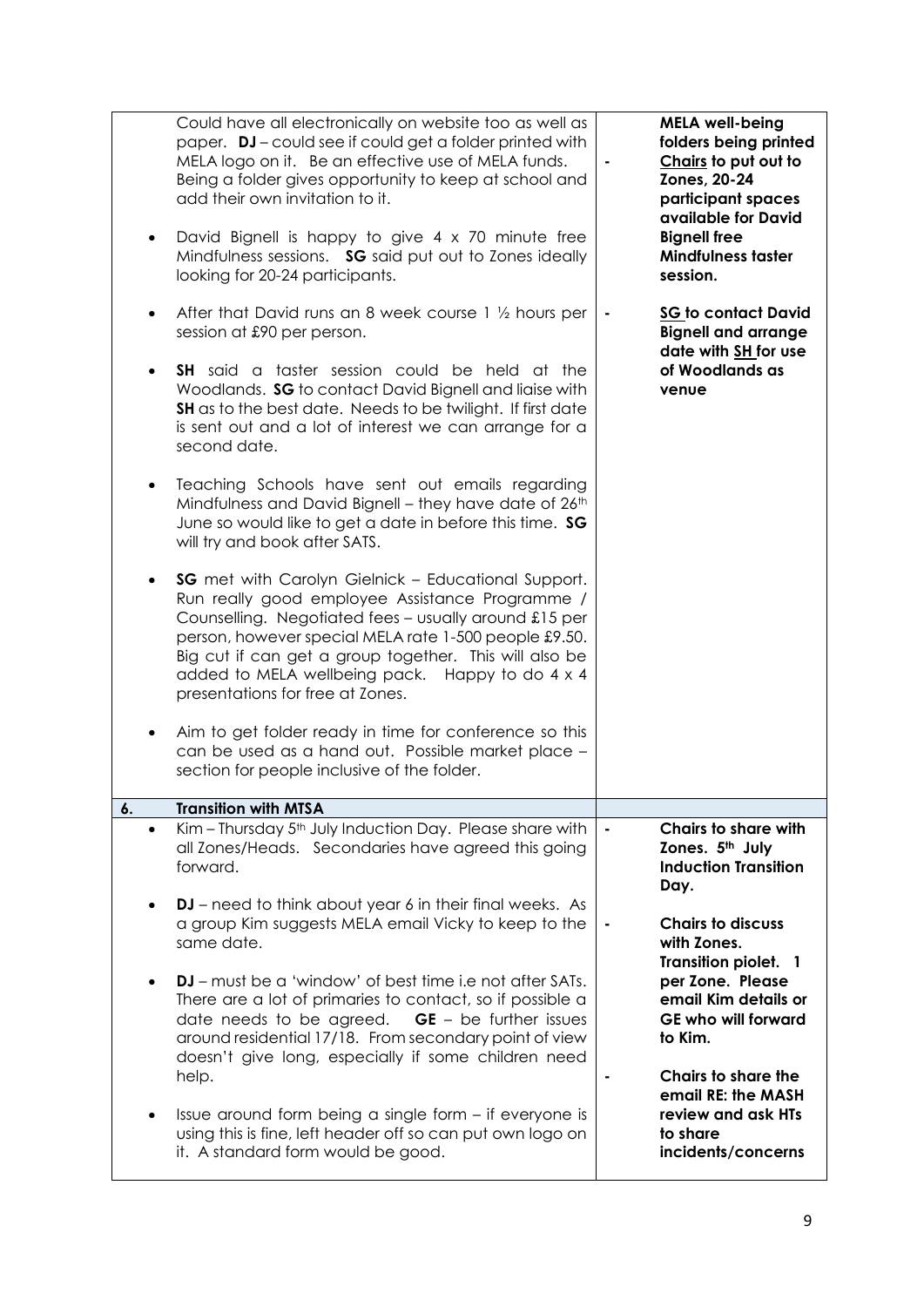| $\bullet$ | There is a piolet project on transition – keen to set up<br>working party. Couple of primary and secondary<br>Heads.                                                                                                                                                                                                                                                                                                                        | with GE prior to<br>Wednesday. |
|-----------|---------------------------------------------------------------------------------------------------------------------------------------------------------------------------------------------------------------------------------------------------------------------------------------------------------------------------------------------------------------------------------------------------------------------------------------------|--------------------------------|
|           | Primary/secondary working together on transition<br>piolet. GE - Chairs to speak to Zones. Only looking 1<br>from each zone. Pass names to Kim. If not got Kim's<br>details send to GE and he will forward.                                                                                                                                                                                                                                 |                                |
|           | Aware some primary inclusion work from meeting with<br>Councillor Mackness. No one aware yet.                                                                                                                                                                                                                                                                                                                                               |                                |
| ٠         | Alternative provision review discussed at meeting.<br>External meeting was brought in. Some invited but<br>nothing happened yet. Thomas Aveling, Victory, Will<br>Adams - only 3 secondary. Asked Rowans, Gillingham<br>FC could be present – which they agreed to. Karen Joy<br>too. TOR's showed, was sent to secondary heads.<br>Karen Johnson from the Rowans has put forward bid for<br>Beeches, supported by LA and now been told no. |                                |
| ٠         | Going to ask alternative provision review meeting with<br>Councillor Mackness.                                                                                                                                                                                                                                                                                                                                                              |                                |
| ٠         | John Watkins been appointed.                                                                                                                                                                                                                                                                                                                                                                                                                |                                |
| ٠         | Next Wednesday meeting - agenda to reflect<br>questions for the LA with MELA info at the bottom.                                                                                                                                                                                                                                                                                                                                            |                                |
| ٠         | NEFLT single point of access under pressure at certain<br>times - that's without schools knowing how to refer. GP<br>referrals have gone down. Kim will forward report to<br>GE.                                                                                                                                                                                                                                                            |                                |
|           | MASH Wednesday – peer review GE has been asked to<br>attend as chair of MELA but we are going to pass down<br>to all Heads as least likely to refer.                                                                                                                                                                                                                                                                                        |                                |
|           | If something can be set up for next September for<br>transitional that be great.                                                                                                                                                                                                                                                                                                                                                            |                                |
|           | 18 <sup>th</sup> May secondary meet                                                                                                                                                                                                                                                                                                                                                                                                         |                                |
|           | 6th July last secondary meet                                                                                                                                                                                                                                                                                                                                                                                                                |                                |
|           | Kim met Kelly Tolhurst attempting to get a meeting with<br>Nic Kemp.                                                                                                                                                                                                                                                                                                                                                                        |                                |
|           | September to September inclusion data, couple<br>schools not received back. Collated data which may<br>be named in schools (last academic year and<br>September to December). Medway cant share with<br>them as not public data. One school that wont share.<br>We are going for number of fixed/perm exclusions/no.<br>children and days missed.                                                                                           |                                |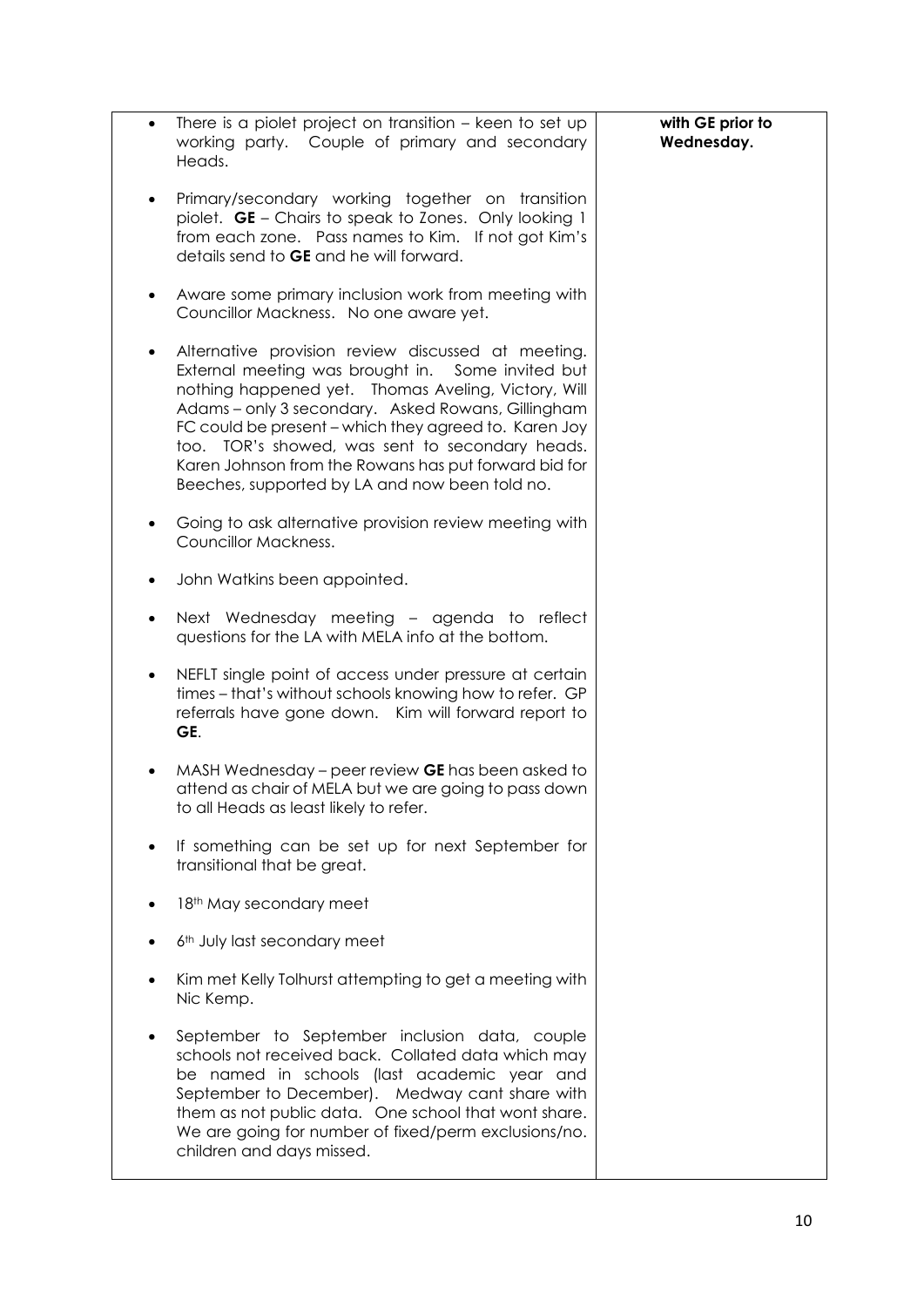|    | $\bullet$ | Medway video $-$ GE been in contact, not sure if<br>opportunity for secondaries to get involved but they<br>are coming to the next meeting.<br>Gads, Kings, private AP provisions have agreed Kim<br>can have regular slotting in meeting, come if want.   |                |                                                                                                               |
|----|-----------|------------------------------------------------------------------------------------------------------------------------------------------------------------------------------------------------------------------------------------------------------------|----------------|---------------------------------------------------------------------------------------------------------------|
| 7. |           | Initial discussion around Priority areas                                                                                                                                                                                                                   |                |                                                                                                               |
|    | $\bullet$ | Priority areas are developing. Wasn't sure whether<br>priorities need to be updated or anything added,<br>especially if more heads are becoming aware of MELA<br>and what's going on. Is a more important document<br>than the TOR.                        | ٠              | <b>AM/GE</b> take away<br>priority sheet and<br>add on milestones                                             |
|    | $\bullet$ | <b>AM</b> – looking at the list, a lot has been covered at<br>todays meeting.                                                                                                                                                                              |                |                                                                                                               |
|    | $\bullet$ | In theory, don't need to list every action on the<br>document as understand MELA are hitting the targets.<br>Wellbeing is being addressed by July.                                                                                                         |                |                                                                                                               |
|    | $\bullet$ | MELA Committee were happy for <b>AM/GE</b> to take<br>priority sheet away and put milestones on.                                                                                                                                                           |                |                                                                                                               |
|    |           | LA meeting Wednesday – go for the unity one. Picking<br>one strand.                                                                                                                                                                                        |                |                                                                                                               |
|    |           | It will keep MELA focussed. Be good at next<br>conference to share what we have completed in first<br>year and what be approaching next year. If can get<br>the video and folder be conference latter.                                                     |                |                                                                                                               |
| 8. |           | Data sharing                                                                                                                                                                                                                                               |                |                                                                                                               |
|    | $\bullet$ | AM - happy to work with Paul Cross and produce a<br>blank template to send out to Zones. If those who are<br>happy to data share complete, we can show this is how<br>the Committee would like data.<br>Concerned if inaccurate – we have to sit in Zones. | $\blacksquare$ | AM to work with Paul<br>Cross to produce<br>blank data template<br>to share with<br>Committee                 |
|    | $\bullet$ | Staff Heads are willing to talk about people excluded -<br>not secret, we are talking to each other.<br>Different<br>heads have different reasons.                                                                                                         |                |                                                                                                               |
|    | $\bullet$ | It's about context of school working in. Sharing of good<br>practice and taking ownership.                                                                                                                                                                 |                |                                                                                                               |
| 9. |           | Inclusion                                                                                                                                                                                                                                                  |                |                                                                                                               |
|    | $\bullet$ | Andy - Head of Early Help and Targeted Services.<br>Andrew.willetts@medway.gov.uk - 07951035744                                                                                                                                                            |                | GE to email flier to<br>Zone Chairs to<br>then send out to<br><b>Heads once this is</b><br>received from Andy |
|    |           | Services that fall under Andy are: newly formed<br>children and family hubs, what was the Sure Start<br>centres - 4 of them.                                                                                                                               |                |                                                                                                               |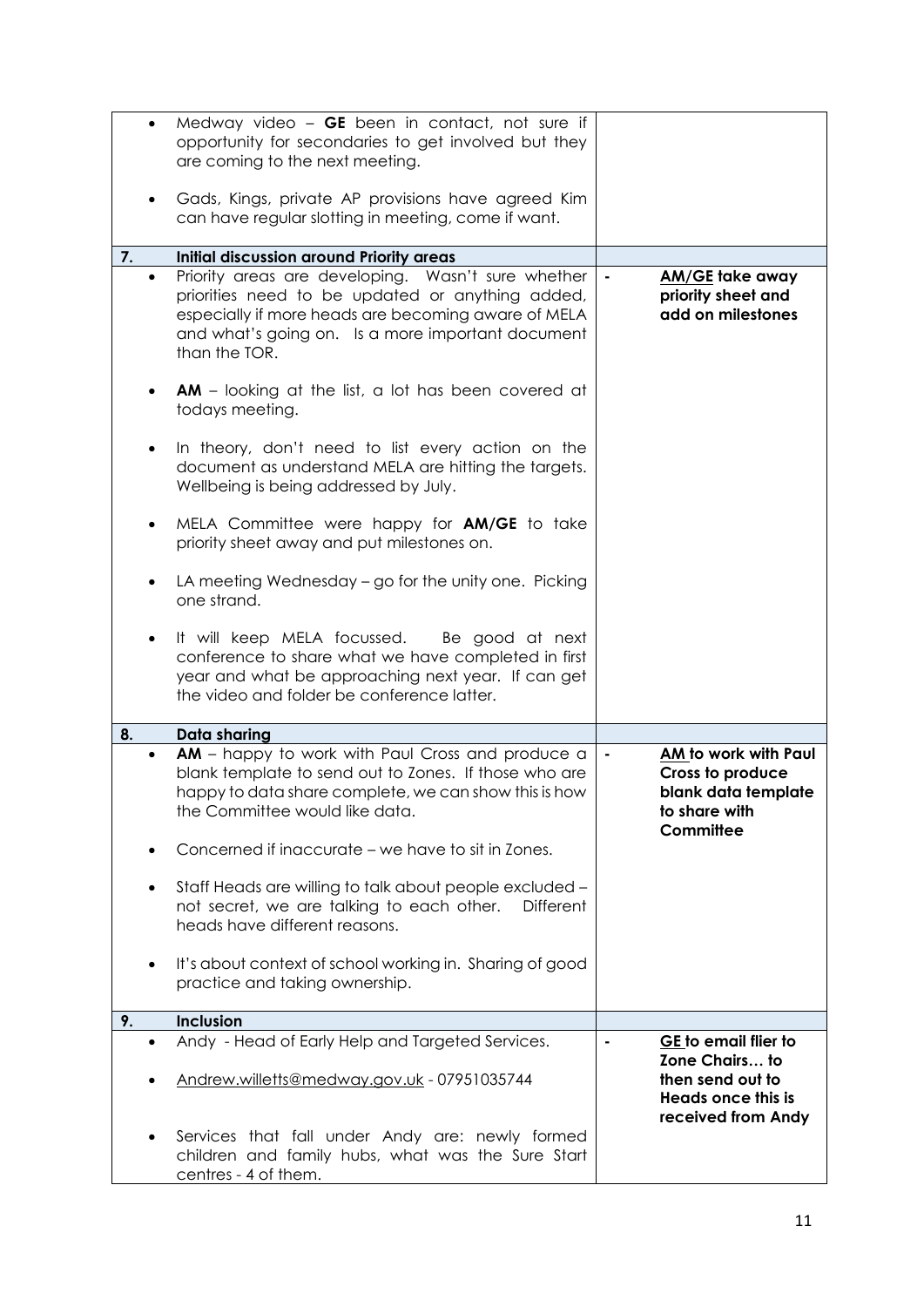|           | Wellbeing centres - 9, outreach centres - each area<br>has a children family hub, wellbeing centres and<br>outreach contact points.                                                                                                                                                                                                                                                                                                                                                        | $\blacksquare$ | GE to confirm<br><b>GE/SH/NF and AM</b><br>will be attending. |
|-----------|--------------------------------------------------------------------------------------------------------------------------------------------------------------------------------------------------------------------------------------------------------------------------------------------------------------------------------------------------------------------------------------------------------------------------------------------------------------------------------------------|----------------|---------------------------------------------------------------|
| $\bullet$ | Andy will send presentation of names/contacts to DJ or<br><b>GE.</b> Updated list and contact points.                                                                                                                                                                                                                                                                                                                                                                                      |                |                                                               |
|           | Andy will send out to MELA what they expect to be<br>delivered and what support is available within Children<br>& Family hubs.                                                                                                                                                                                                                                                                                                                                                             |                |                                                               |
| $\bullet$ | Working with families with multiple complex needs 0-5<br>programme, info advice and guidance. Also working<br>with young looking employment. NEFLT will be putting<br>in a practitioner, youth worker and fostering mentor.<br>There will be a diagram of what expect to get from<br>local children / family hub.                                                                                                                                                                          |                |                                                               |
|           | Youth offender team – out core work, anti-social/low<br>level – outcome issued on street by police. Other part<br>in front of judge – referral order, surveillance<br>programme. Youth service and targeted support - 5<br>in Medway. Detached programme, focussing on hot<br>They offer one to one targeted support in<br>spots.<br>schools and community. 8 years to 17 years. But work<br>up to 24 years with special education needs. School<br>attendance service, missing education. |                |                                                               |
| $\bullet$ | It's a traded service that we offer, schools with low<br>school attendance.<br>Early help transformation<br>Children's administration and<br>programme help.<br>business support.                                                                                                                                                                                                                                                                                                          |                |                                                               |
|           | Wendy normally sends all contact information -<br>however no member of MELA has ever received this.<br>Wendy normally sends out 6-8 weeks. MELA agreed it<br>would be very helpful to see this document and be<br>included in the mail out.                                                                                                                                                                                                                                                |                |                                                               |
|           | Children Centre hub recruitment will be next week.                                                                                                                                                                                                                                                                                                                                                                                                                                         |                |                                                               |
|           | Is there a hub meeting that schools can attend - how<br>do we get the information. All saints (Nick) used to do<br>Heads meeting twice a year.                                                                                                                                                                                                                                                                                                                                             |                |                                                               |
| ٠         | Restructure is taking longer. Undertaking review of<br>alternative provision, appointed someone called John<br>Watkins - who will be in contact shortly.                                                                                                                                                                                                                                                                                                                                   |                |                                                               |
|           | Going to be a team of head teachers, Medway<br>Council reps who will steer and oversee.                                                                                                                                                                                                                                                                                                                                                                                                    |                |                                                               |
|           | Met with John last week went over TORs and meeting<br>with MELA.                                                                                                                                                                                                                                                                                                                                                                                                                           |                |                                                               |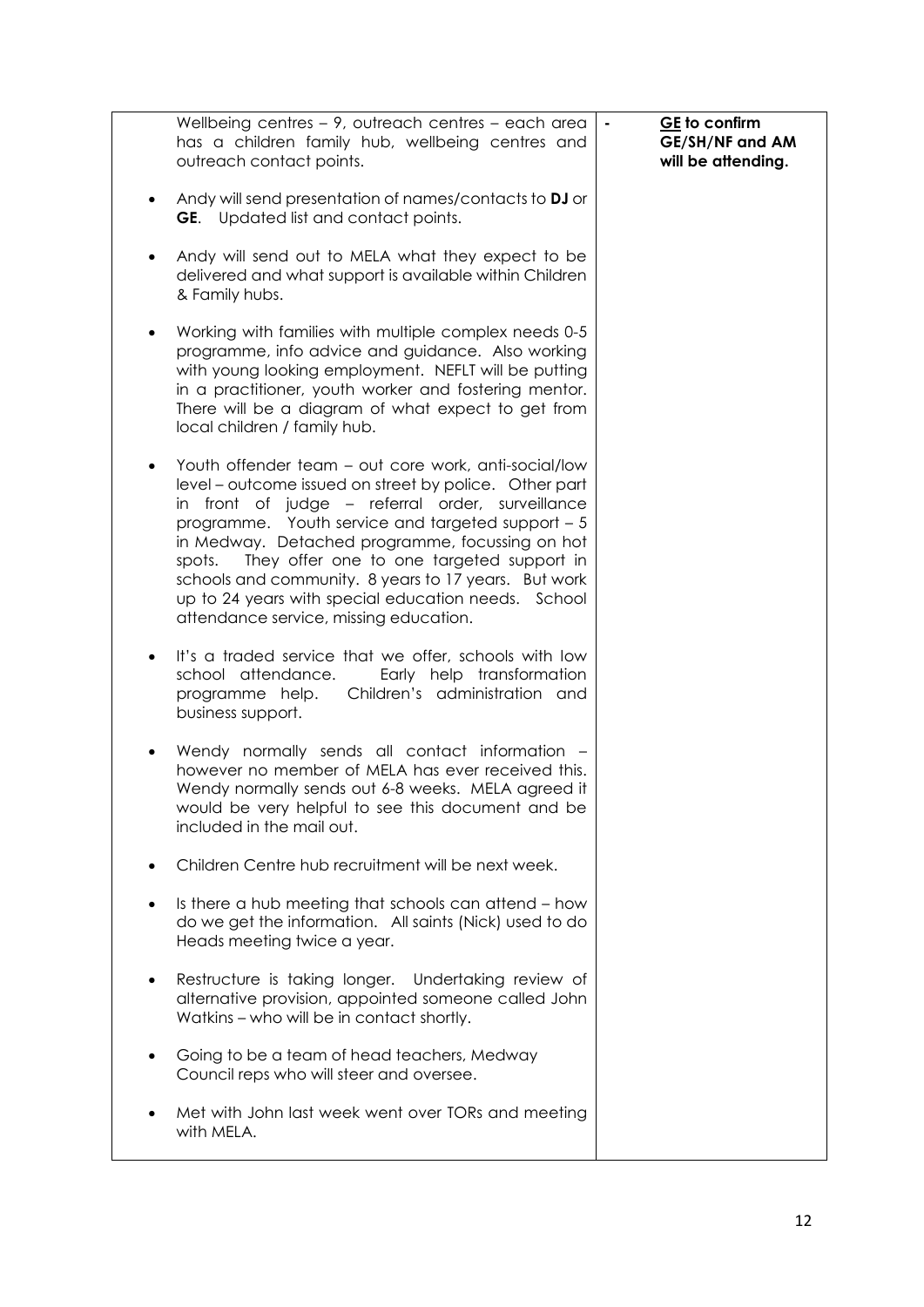|           | He's been looking over data, meant to be meeting<br>Karen today but should be back from sick leave next<br>week. Write an inclusion strategy over next 12 months<br>as don't have one.                                                                                                    |                |                                                                                      |
|-----------|-------------------------------------------------------------------------------------------------------------------------------------------------------------------------------------------------------------------------------------------------------------------------------------------|----------------|--------------------------------------------------------------------------------------|
|           | New board Councillor Mackness set up, he wants a<br>this<br>group that oversees<br>review in<br>terms of<br>recommendations that come from it. TORs been sent.<br>20 days built into review by end of May/June.<br>Department education putting on pressure decisions<br>need to be made. |                |                                                                                      |
|           | Hoping to be in and active $1st$ April – time staff/set up<br>but conscious of when go live, need to spend time<br>communicating to families.                                                                                                                                             |                |                                                                                      |
| $\bullet$ | In 6 months Andy would like to review the hubs and<br>come back what's working, and take away actions.                                                                                                                                                                                    |                |                                                                                      |
|           | Partnership day on 20 <sup>th</sup> April – may want to contact<br>Rebecca Reeves or Lee Waghorn. Being held at<br>Priestfields. Andy to email flier to GE.                                                                                                                               |                |                                                                                      |
|           | Once get flier GE will then forward to Zone Chairs to<br>send to Heads. GE will notify of GE, SH, NF and AM will<br>be in attendance.                                                                                                                                                     |                |                                                                                      |
|           | Paper based referral – schools only no name<br>Don't need to get consent just<br>consultation.<br>consultation, just for schools. Important to Kelly MASH<br>or Roshin back to a MELA meeting.                                                                                            |                |                                                                                      |
| 10.       | <b>Conference ideas</b>                                                                                                                                                                                                                                                                   |                |                                                                                      |
|           | AM will try and arrange film to be ready for 22 <sup>nd</sup> June,<br>around vision of Medway and wellbeing.<br>Should be MELAs own ideas - keeping strands alive and                                                                                                                    | $\blacksquare$ | AM-Mid Kent<br>College as possible<br>venue/Cater team<br>possibly to get            |
|           | 'identifying areas of need'.                                                                                                                                                                                                                                                              |                | involved                                                                             |
|           | SG - will continue working on the MELA wellbeing<br>folder.                                                                                                                                                                                                                               |                | SG to liaise with<br><b>Care First, Education</b><br>Partnership,                    |
|           | Need to look into other things incorporating 'well-<br>being' not just folder.                                                                                                                                                                                                            |                | <b>Employee</b><br><b>Assistance</b><br>Programme etc - for                          |
|           | Venues - possibly college (Mid Kent College), they<br>should have a big enough space, area to show<br>promotional film and possibility get college catering<br>team involved.                                                                                                             |                | info for folders /<br>whether potential<br>speeches at<br>conference or<br>workshops |
| $\bullet$ | Other ideas for venues were Medway Valley Cinema -<br>although not sure whether they have 'break out<br>rooms'.                                                                                                                                                                           |                |                                                                                      |
|           | SG to speak to Carolyn. See whether there is a<br>particular area they could do an hour long key note on.                                                                                                                                                                                 |                |                                                                                      |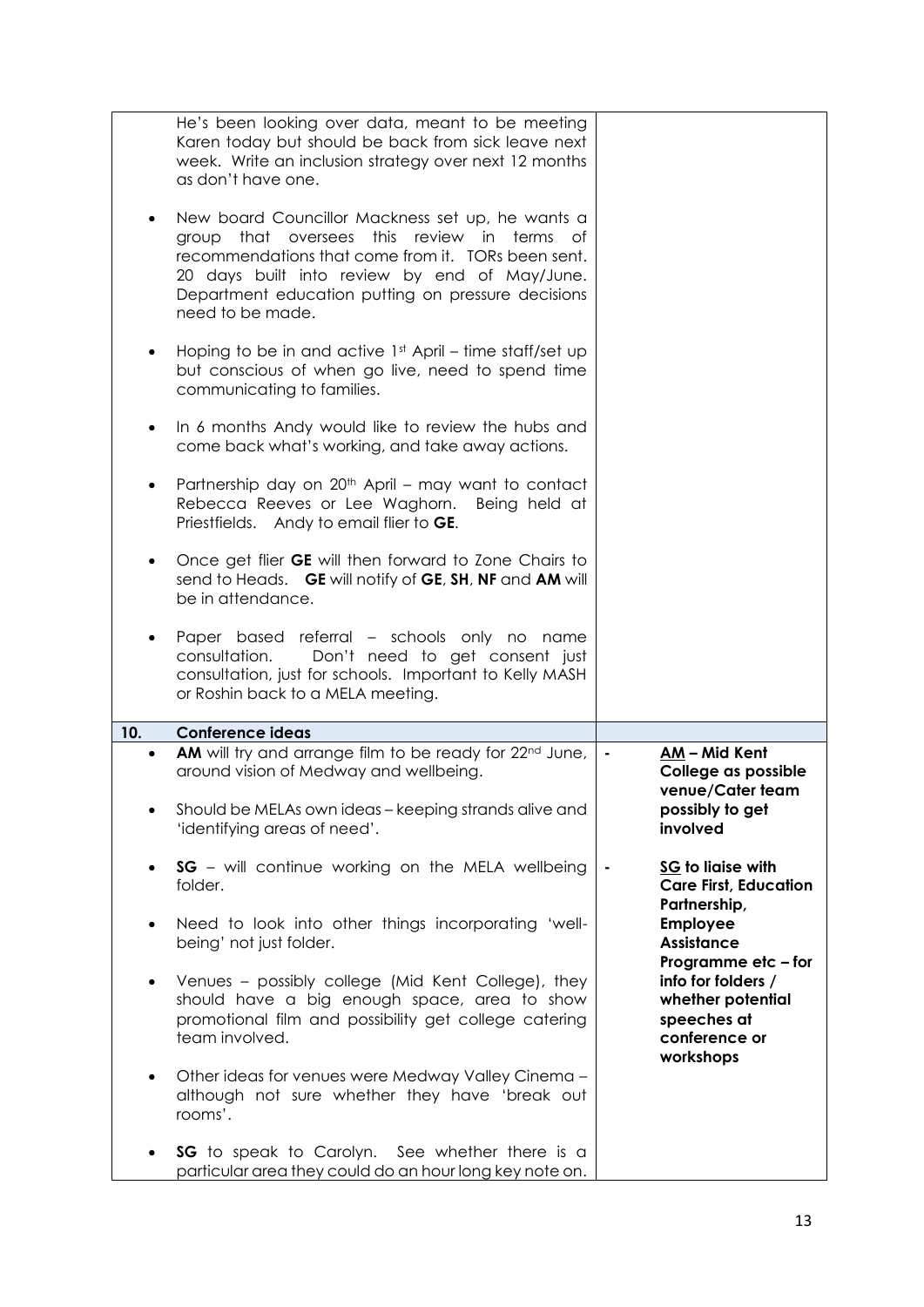|                                 | Could haze Zones in market place - wellbeing zone.                                                                                                                                                                                                                                                                                      |                                                                               |
|---------------------------------|-----------------------------------------------------------------------------------------------------------------------------------------------------------------------------------------------------------------------------------------------------------------------------------------------------------------------------------------|-------------------------------------------------------------------------------|
|                                 | 1 theme and public speakers linking around that -<br>wellbeing.                                                                                                                                                                                                                                                                         |                                                                               |
|                                 | Place2be<br>touches<br>lot<br>of elements<br>on.<br>a<br>inclusion/parental engagement.                                                                                                                                                                                                                                                 |                                                                               |
|                                 | <b>GE</b> - Could we have wellbeing workshops<br>- David<br><b>Bignell?</b>                                                                                                                                                                                                                                                             |                                                                               |
|                                 | Aimed at leaders so aware of opportunities for staff.                                                                                                                                                                                                                                                                                   |                                                                               |
| $\bullet$                       | Thrive could do a session speaking about children but<br>gives teachers opportunity to understand. $SG$ – is there<br>an hour long presentation, or something they can put<br>together or work shop. Something to take away with<br>them.                                                                                               |                                                                               |
| $\bullet$                       | Phil Watts help charity for debt for teachers. Employee<br>assistance programme                                                                                                                                                                                                                                                         |                                                                               |
|                                 | Google motivational speakers for wellbeing – see who<br>comes up                                                                                                                                                                                                                                                                        |                                                                               |
| 11.<br>$\overline{\phantom{a}}$ | LA updates<br><b>Alternative Provision</b>                                                                                                                                                                                                                                                                                              |                                                                               |
| $\overline{\phantom{m}}$        | <b>Inclusion Project</b><br>Communication with LA<br>CPD joint offer                                                                                                                                                                                                                                                                    |                                                                               |
| $\bullet$                       | GE – filled in exclusion report, no reply or acknowledge.<br>Chasing people, no reply and no acknowledgement.                                                                                                                                                                                                                           | GE to liaise with the<br>$\blacksquare$<br>LA and RSC and                     |
| ٠                               | Transparency is a little better, but needs to be a lot<br>better. Round table discussions in Council would like<br>MELA to be a part. Maybe on a rolling programme, to<br>sit and take part. What extra help do we need from<br>each other, aside, who has capacity? Finding a way<br>to move forward – listening to other authorities. | discuss the absence<br>of particular schools<br>from the inclusion<br>project |
|                                 | Letters sent out to maintained school last couple weeks.<br><b>GE</b> - seems bit odd time 5 weeks before SATs.<br>lt was<br>framed very much as mid-year. GE - was there a letter<br>in September, Rebecca - no as it didn't change from<br>where it was in July.                                                                      |                                                                               |
|                                 | Inclusion project - Dominic attending meeting, 27th.<br>Two parts – in the morning is the launch for the inclusion<br>programme. This is the pot of money for Phase 2.                                                                                                                                                                  |                                                                               |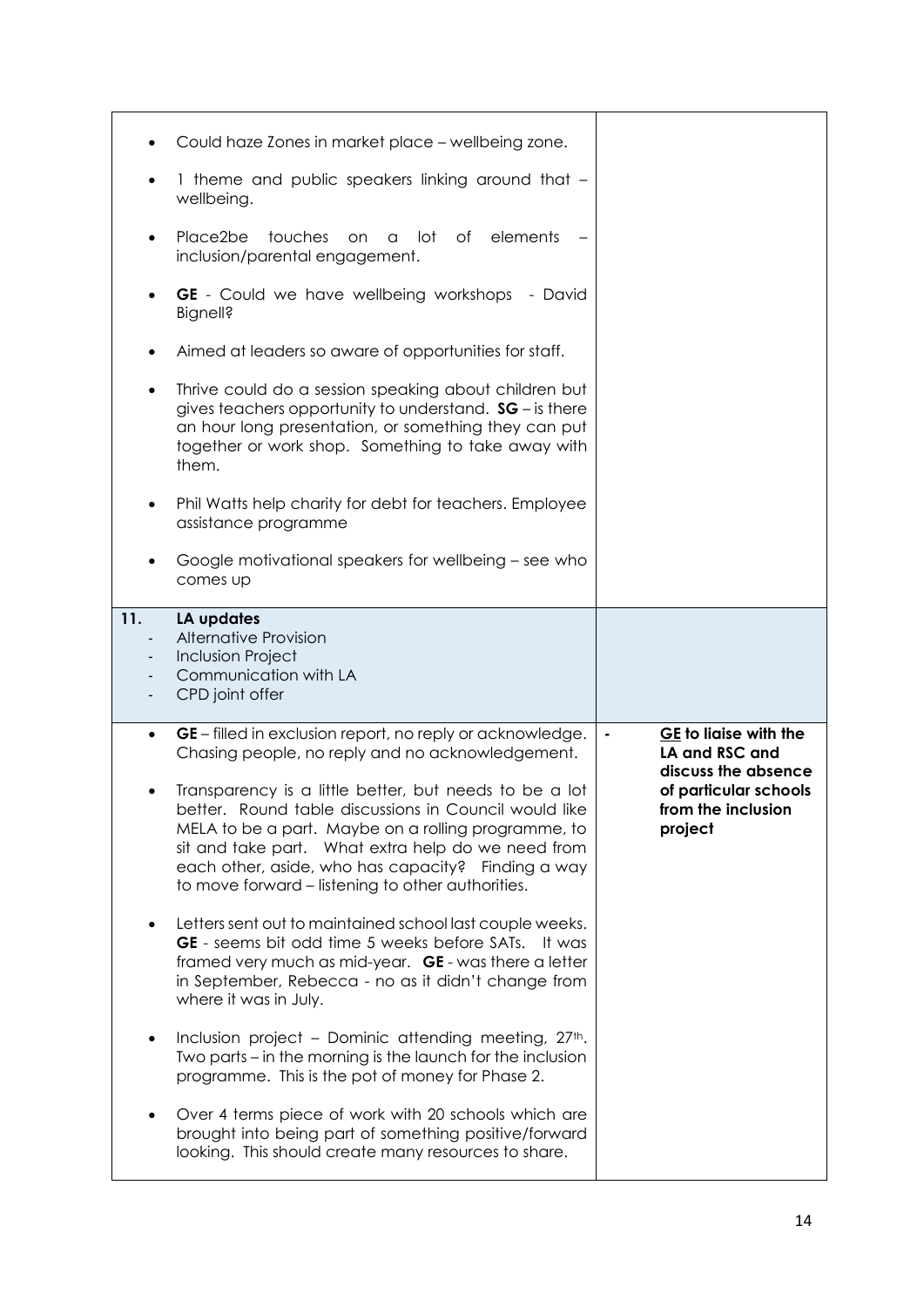- When think inclusion think 4 strands quality teaching/is it good as can be to cater for all children needs? Are SEN children on there – are they identified are they SEN? Then something about multi agency working if we have issue with family/child can add barrier to learning. Are children's needs so specialist need support, training, help. Behaviour – culture of inclusions possible award/sanctions within the school.
- Targeted at SENCOS or inclusion managers or those head teachers feel wold be most suitable. Can only be 1 person, but a representative can attend. On 27<sup>th</sup>, Head Teacher, Chair of Governors and SENCO from each of 20 schools.
- For the launch going to be Councillor Mackness as welcoming, Dominic saying about national perspective, Ian saying from local perspective then some key notes about SEND and inclusion. Also linked with institute of education and maximising the programme of teaching assistants.
- Also guy from Christchurch who used on CPD programmes before, delivering with Kevin and Rebecca – link to visiting some schools beyond Medway. Looking beyond that, some good practice visits for schools. With similar issues we are addressing in Medway.
- SSG is always offered but constantly being refined (School support group). SEND from LA needs to be present around that table at that meeting and connecting with what schools are saying. Multi agency part also comes with Kevin/Rebecca linking back to support the SENCOS are wanting advice about.
- **NF** would like dates but as of yesterday were sorted
- PM those schools who wrote response to Ian/Dominic letter about inclusion in Medway – pinned them both down to having a round table discussion with those people. Both at the Dockyard – email will come out.
- People in morning doing all things as a project.
- Some schools gone through the IQM process and don't want to do again as very thorough.
- Its too many if open up to everyone to come if we (all) said that MELA will identify 4 Heads additional – 1 per zone. Go to secondary school that day.
- No Delce. Dominic/Karen make point. Delce has provision